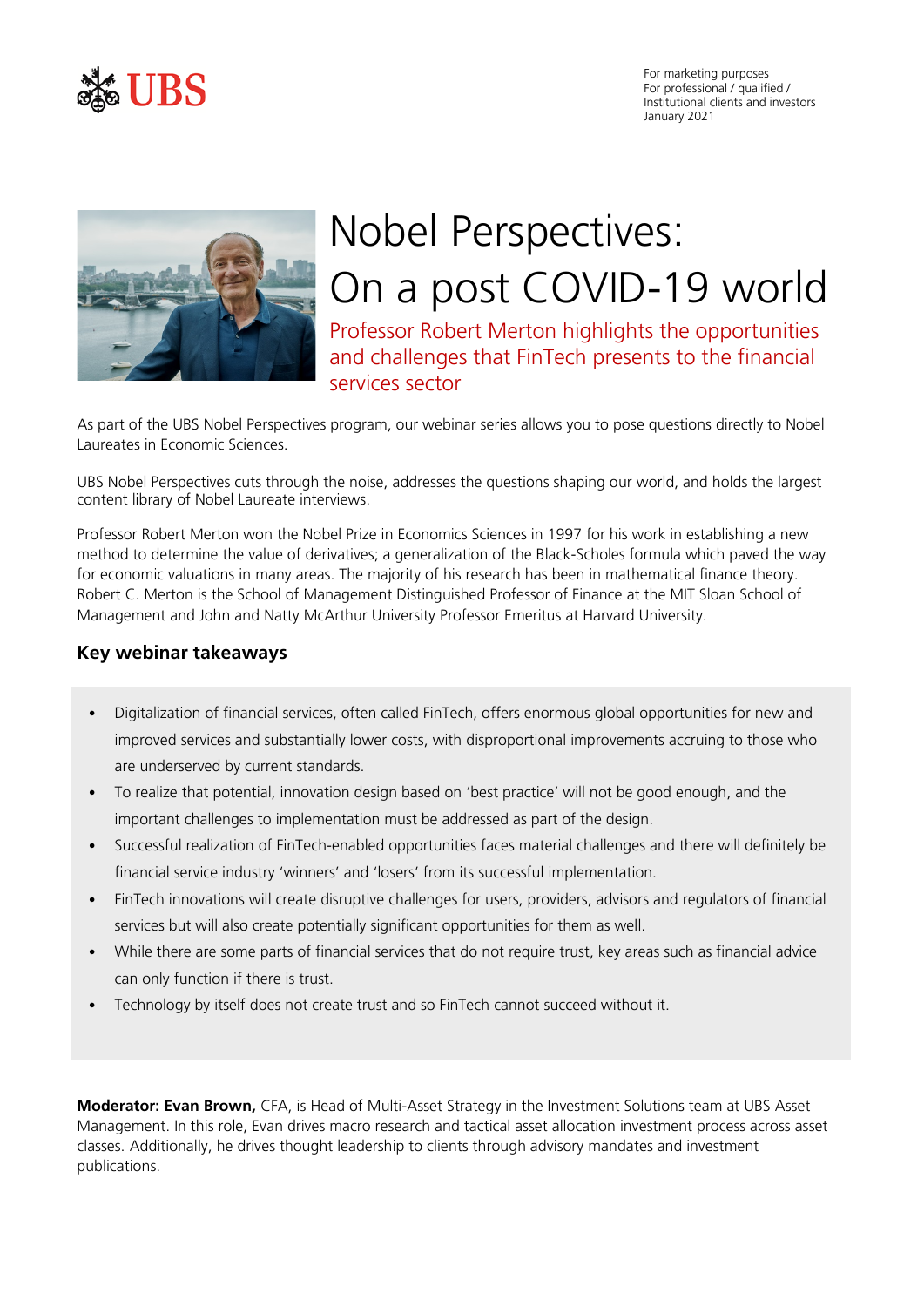# **On digitization, FinTech and trust**

It's been somewhat overshadowed in recent times because of COVID-19, but there is no doubt that the technology and FinTech area is going to have a huge impact on financial services around the world, offering enormous opportunities for new and improved services and substantially lower costs with disproportional improvements accruing to those who are underserved by current standards.

FinTech will succeed most easily in areas of financial services involving calculations, processing, payments and record-keeping, where performance can be readily tested and verified, and in any activity in which transparency can be adequately substituted for opaqueness. Truly transparent services do not require trust. Services which can be fully verified need not be transparent and do not require trust to be adopted.

FinTech will be challenged to succeed in offering services and products that are inherently opaque, i.e., cannot be made transparent, such as financial advice, solutions and many complex integrated financial products.

FinTech increases time efficiency and lowers cost by substituting 'black box' technology for human efforts of both advisors and providers but in doing so it also increases opacity, which in turn makes trust an even more important and valuable asset. Technology by itself is not a substitute for trust and competence.

FinTech's success will thus drive increasing value for the trusted advisor, provider, consultant and overseer. Instead of technology sold directly to consumers, the process will have technology sold to trusted advisors who can evaluate and verify the technology, and consumers, who will let the advisor use the technology to make decisions for them because they trust their advisor.

## **Improving regulatory innovation to create and restore trust**

Consumers of financial services lost trust in their providers and their regulators during the 2008 Global Financial Crisis. Financial advisors and institutions with business strategies based on restoring trust by minimizing conflicts of interest, such as fee-only independent advisors, will disrupt traditional product-based wealth-management models with captive distribution broker and adviser systems. Regulation is important and can help establish trust.

Fiduciary duty responsibility for financial advisors can be strengthened to promote the creation of trust, but with significant clarity on the meaning of 'client's best interests' to provide balance to protect the advisor from too much litigation risk.

Regulations should encourage transparency and the avoidance of conflict of interests. For example, mandated disclosures should be matched to the user of the information. Disclosures to customers should contain only information deemed 'meaningful' to the customer, to avoid inducing frustration or poor decisions.

Risk definitions and measures consistent with the purpose or goal of the product or advice offered. For example, risk of retirement-income-goal product or portfolio measured in terms of volatility of its retirement income and not the volatility of its value.

Disclosures of expenses to permit meaningful comparisons among similar alternatives is another important area. Expenses disclosed for a product or service could include the total embedded fees of the product as well as the marginal contribution to expense from service or product provider.

Regulations should be routinely reviewed for their 'unintended' consequences.